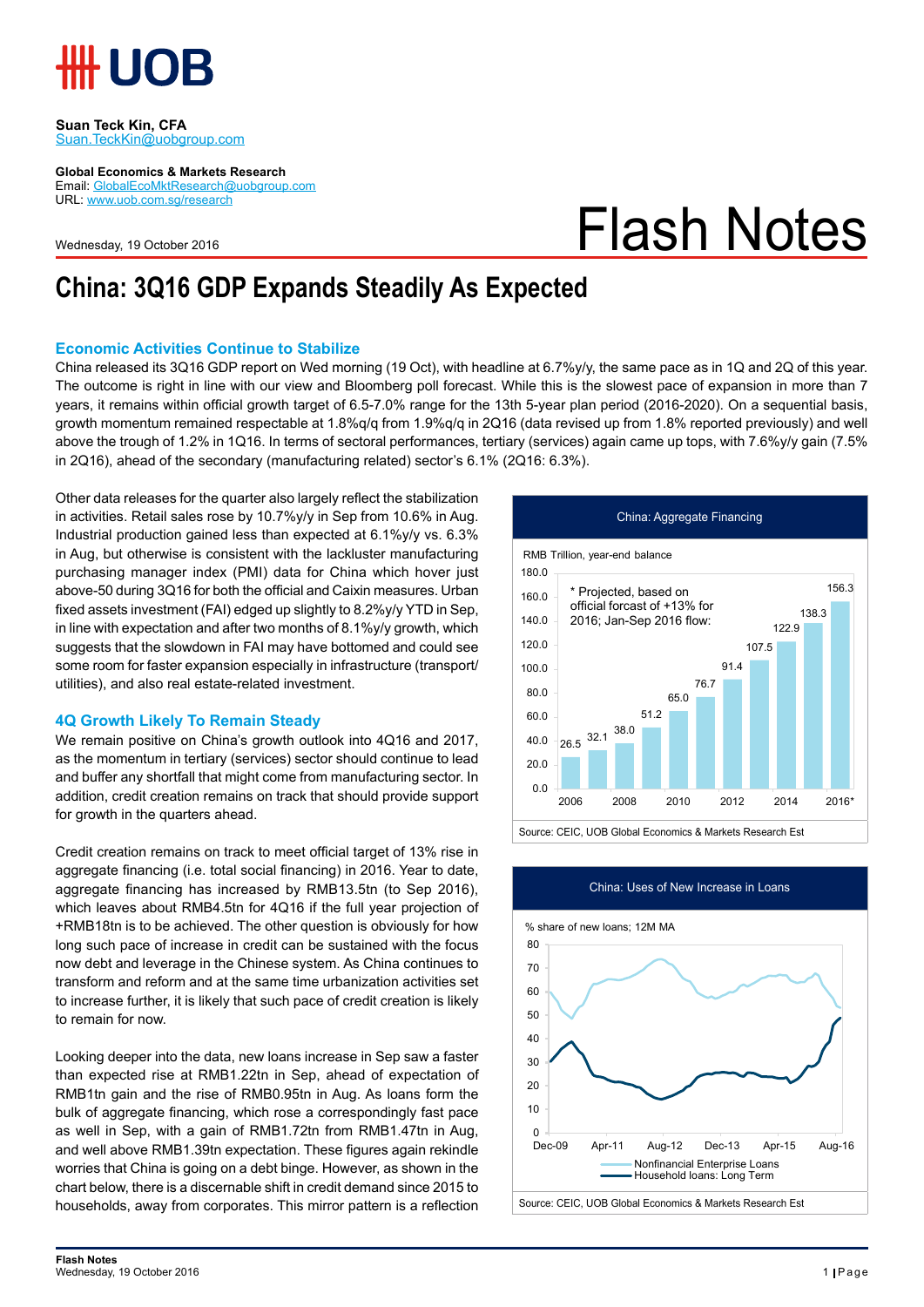of the shift towards a consumption-based economy, as China transforms and restructures. Again, a poor handling of this shift could bury the seed for the next debt worry in China in the years down the road.

**All in with the underlying momentum and policy support, we do not expect China's full year growth in 2016 to deviate significantly from our forecast of 6.7%, and this means that 4Q GDP growth is likely to come in at similar pace of 6.7%. Into 2017, we expect the pace of expansion to decelerate somewhat towards 6.6%** with deleveraging the main risk factor. There remain significant challenges for China such as high private sector debt and leverage, surge in property prices, excess industrial capacity, and capital outflows, but we believe these are manageable.

### **Diminishing Risks Of Policy Easing**

With activity data pointing to stabilization, concerns over debt and leverage, as well as signs of property prices surging, PBoC's policy is likely to err on the side of caution and therefore we expect at most just one interest rate cut and 2x RRR cuts by end-2016, the probability of easing diminishing by the day.

The USD/CNY pair has since broken above the 6.70 "line in the sand" since markets reopened from the October Golden Week holiday and despite the RMB being included into SDR since 1 Oct. It should be noted that the shift towards use of trade weighted RMB index (NEER) and the G20 Communique's remarks on FX have greatly diminished risks of large RMB devaluation. Having said that, we are keeping for now our end-2016 USD/CNY forecast of 6.68 and mid-2017 call of 6.65, even with the pair hovering around 6.74 level at present, given that the current USD strength appears overstretched considering that there is only one US Fed rate hike being priced in near term.

| <b>China: Interest Rate and RRR Forecasts</b>             |       |       |       |       |       |       |       |       |  |
|-----------------------------------------------------------|-------|-------|-------|-------|-------|-------|-------|-------|--|
| $\%$                                                      | 1Q16  | 2Q16  | 3Q16  | 4Q16F | 1Q17F | 2Q17F | 3Q17F | 4Q17F |  |
| 1-year Benchmark Lending Rate                             | 4.35  | 4.35  | 4.35  | 4.10  | 4.10  | 4.10  | 4.10  | 4.10  |  |
| 1-year Benchmark Deposit Rate                             | 1.50  | 1.50  | 1.50  | 1.25  | 1.25  | 1.25  | 1.25  | 1.25  |  |
| Reserve Requirement Ratio                                 | 17.00 | 17.00 | 17.00 | 16.00 | 16.00 | 16.00 | 16.00 | 16.00 |  |
| Source: UOB Global Economics & Markets Research Estimates |       |       |       |       |       |       |       |       |  |

| <b>China's Key Macro Data</b>                                                                                                                          |          |                          |          |                |         |         |        |         |         |         |         |
|--------------------------------------------------------------------------------------------------------------------------------------------------------|----------|--------------------------|----------|----------------|---------|---------|--------|---------|---------|---------|---------|
| Indicators                                                                                                                                             | 2014     | 2015                     | 1Q16     |                |         | 2Q16    |        |         | 3Q16    |         |         |
| Real GDP Growth %v/v                                                                                                                                   | 7.3      | 6.9                      | 6.7      |                |         | 6.7     |        |         | 6.7     |         |         |
| Real GDP Growth %q/q SA                                                                                                                                | ÷.       | $\overline{\phantom{a}}$ | 1.2      |                |         | 1.9     |        |         | 1.8     |         |         |
| %y/y change except noted                                                                                                                               | 2014     | 2015                     | $Jan-16$ | $Feb-16$       | Mar-16  | Apr-16  | May-16 | Jun-16  | Jul-16  | Aug-16  | Sep-16  |
| <b>Industrial Output</b>                                                                                                                               | 8.3      | 6.1                      | $-$      | $\overline{a}$ | 6.8     | 6.0     | 6.0    | 6.2     | 6.0     | 6.3     | 6.1     |
| NBS Manufacturing PMI                                                                                                                                  | 50.1     | 49.7                     | 49.4     | 49.0           | 50.2    | 50.1    | 50.1   | 50.0    | 49.9    | 50.4    | 50.4    |
| Caixin-Markit Manufacturing PMI                                                                                                                        | 49.6     | 48.2                     | 48.4     | 48.0           | 49.7    | 49.4    | 49.2   | 48.6    | 50.6    | 50.0    | 50.1    |
| <b>CPI</b>                                                                                                                                             | 2.0      | 1.4                      | 1.8      | 2.3            | 2.3     | 2.3     | 2.0    | 1.9     | 1.8     | 1.3     | 1.9     |
| PPI                                                                                                                                                    | $-1.9$   | $-5.2$                   | $-5.3$   | $-4.9$         | $-4.3$  | $-3.4$  | $-2.8$ | $-2.6$  | $-1.7$  | $-0.8$  | 0.1     |
| Exports (USD terms)                                                                                                                                    | 6.0      | $-2.6$                   | $-11.2$  | $-25.4$        | 11.5    | $-1.8$  | $-4.1$ | $-4.8$  | $-4.4$  | $-2.8$  | $-10.0$ |
| Imports (USD terms)                                                                                                                                    | 0.7      | $-14.4$                  | $-18.8$  | $-13.8$        | $-7.6$  | $-10.9$ | $-0.4$ | $-8.4$  | $-12.5$ | 1.5     | $-1.9$  |
| <b>Trade Balance</b><br>(US\$ bh)                                                                                                                      | 380.1    | 602.4                    | 63.3     | 32.6           | 29.9    | 45.6    | 50.0   | 47.9    | 50.2    | 52.0    | 42.0    |
| New Loans<br>(RMB bn chq)                                                                                                                              | 9,781.5  | 11,720.0                 | 2,510.0  | 726.6          | 1,370.0 | 555.6   | 985.5  | 1,380.0 | 463.6   | 948.7   | 1,220.0 |
| Aggregate Financing<br>(RMB bn chq)                                                                                                                    | 16.413.4 | 15.410.0                 | 3.475.8  | 831.2          | 2,393.1 | 780.9   | 677.0  | 1.647.9 | 479.1   | 1.469.7 | 1.720.0 |
| M <sub>2</sub>                                                                                                                                         | 12.2     | 13.3                     | 14.0     | 13.3           | 13.4    | 12.8    | 11.8   | 11.8    | 10.2    | 11.4    | 11.5    |
| <b>Urban Fixed Asset Investment</b><br><b>YTD</b>                                                                                                      | 15.7     | 10.0                     | 10.2     | 10.2           | 10.7    | 10.5    | 9.6    | 9.0     | 8.1     | 8.1     | 8.2     |
| <b>Retail Sales</b>                                                                                                                                    | 12.0     | 10.7                     | --       | --             | 10.5    | 10.1    | 10.0   | 10.6    | 10.2    | 10.6    | 10.7    |
| Source: CEIC, Bloomberg, National Bureau of Statistics; UOB Global Economics & Markets Research estimates. All data for individual months except noted |          |                          |          |                |         |         |        |         |         |         |         |